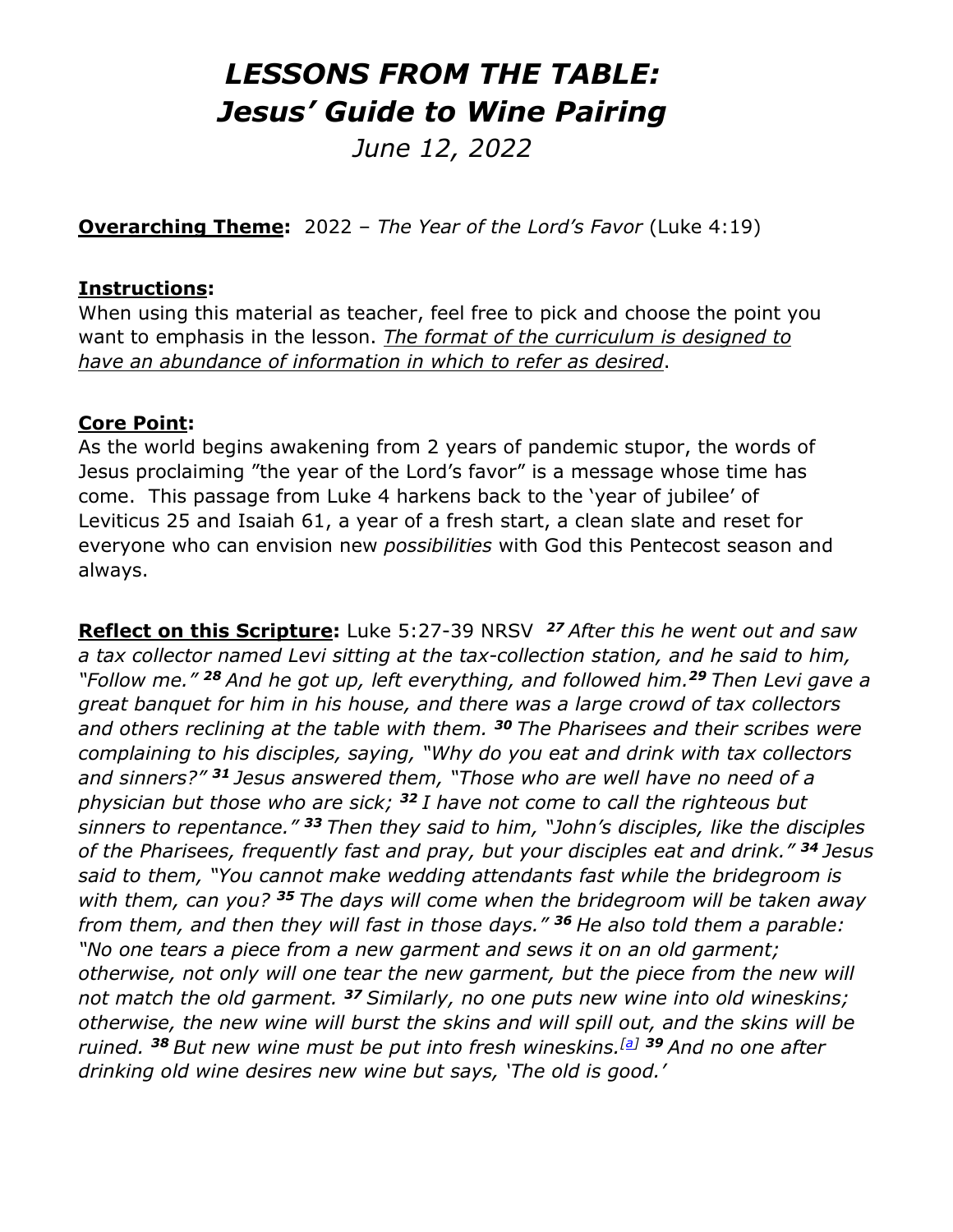## **This Week:** Luke 5:27-39 NRSV

The widely despised tax collector Levi responds to Jesus' surprising invitation by leaving everything and following him. Levi even throws a great, expensive banquet so Jesus can influence Levi's friend group. This drew sharp criticism from the Pharisees and their scribes, first regarding Jesus' unscrupulous decision to eat with such 'sinners', and the second regarding his lax approach to fasting (in contrast with more strict Pharisees). Jesus answers the first question with proverb underscoring his purpose (*those who are sick need a physician*), and he second with a metaphor of a wedding.

Since mourning was one of the reasons for fasting, Jesus points out that mourning would be inappropriate in the context of a wedding. In the extended metaphor, Jesus may have been claiming that the time of the coming of the kingdom is a time of joy and celebration, not unlike that of a wedding. Fasting would be appropriate at other times, but this new day announcing God's good news to the poor, the outcast, and even the tax collector would be a time for celebration, not fasting.

Jesus concludes his teaching with this obvious observation - No one would pour new wine into old wineskins. The point of this proverb is that as the new wine ferments it will give off gas and stretch the wineskin. If the wineskin is old and brittle, it will break rather than stretch, and the wine will be lost. The challenge of the sayings, therefore, is to see Jesus and his teachings as new wine that will require new wineskins. The contrast, therefore, is a double one, between wine and wineskins and between the old and the new. Those who took offense because Jesus' disciples were not following established religious rules had failed to see that something new had come, and they were unable to distinguish the wine from the wineskins. Their concern was simply with patching the old garment and preserving the old wineskins, rather than welcoming the new kingdom and community of grace offered to all, especially people like Levi.

- The New Interpreter's Bible Commentary, Vol IX, 130-31.

### **Questions to Ponder for Accountability in the Group:**

- 1. What was so surprising (even shocking) about Jesus' invitation for Levi to follow him? What does this say about the grace of God?
- 2. Why do you think Jesus invited Levi to be a disciple when everyone else in that day would have written him off? What do you think Jesus saw in Levi?
- 3. The wedding metaphor envisions the new kingdom as a community of celebration – offering good news to the poor, the outcast and the marginalized. How good are we at celebrating this good news for the poor, the outcast and the marginalized today?